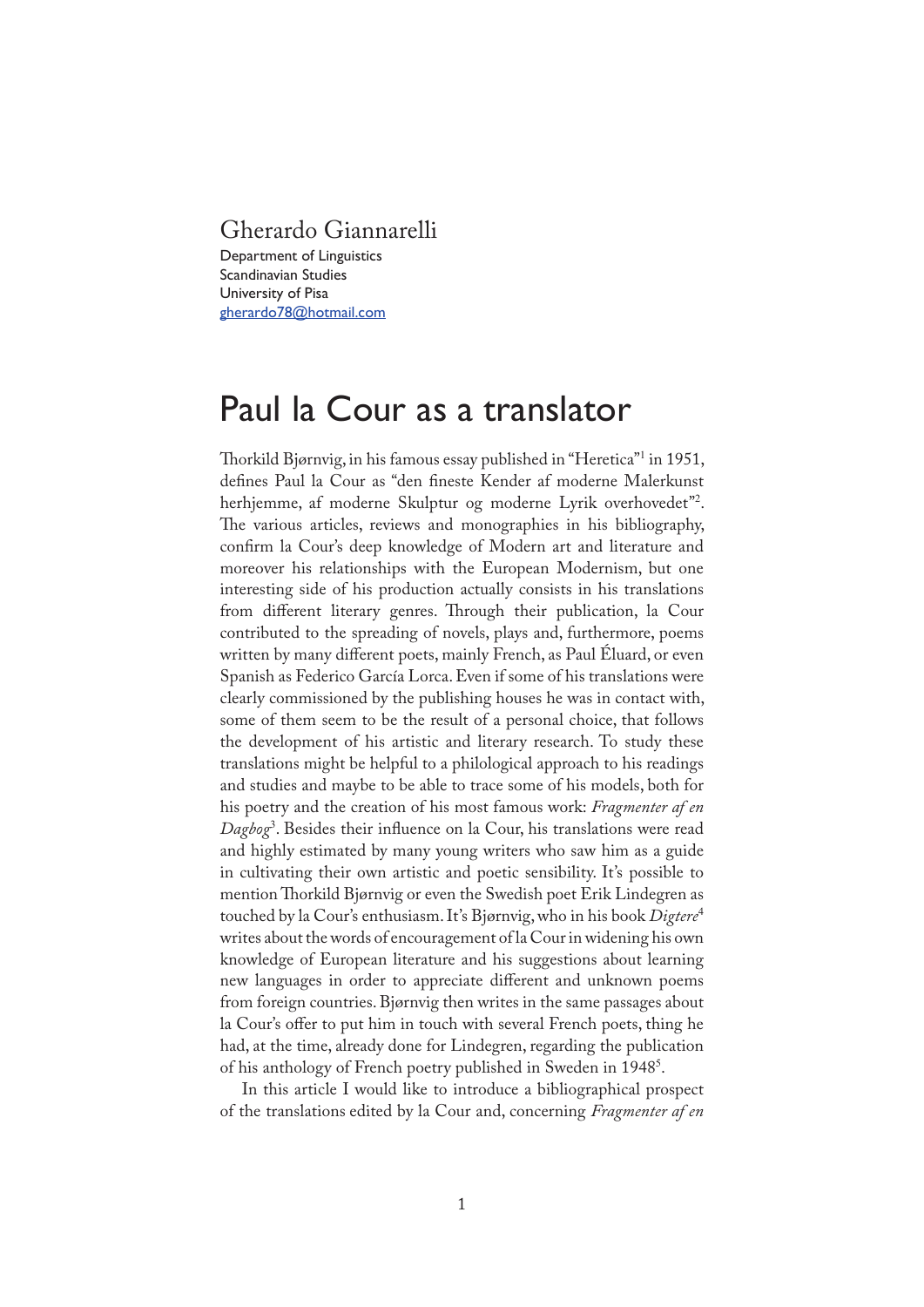*Dagbog*, show how a study in this direction might be important for an understanding of la Cour's literary production as a whole, in which the several pieces of critic writing, poetry and in this case translations, might be useful for further studies in the subject.

The first translations made by la Cour are traceable around 1932, shortly after his return to Denmark from his long sojourn in France. They are translations of German novels, probably ordered by the publishing house and some of them have very little literary relevance since at times they don't appear in official bibliographies. The translations of works by, among others, Vesaas, Cézanne, Baudelaire, published between 1935 and 1945, are more important. It's a period in which la Cour is more active as a critic and a translator. Especially in the post-war period, he seems more focused on the translation of poetry and theatrical plays, as can be seen by the selections of poems published in *Levende Vande*<sup>6</sup> in 1946, and the series of plays published by Gyldendal and Hasselbalch. We can also notice the interest la Cour has in the production of Federico García Lorca, with quotations in *Fragmenter*, the publication of two of the plays written by the Spanish poet, and a wide lyrical selection in the posthumous *Efterladte Digte*<sup>7</sup> , published in 1957.

La Cour translated many French works, the literature he loved the most and the source language he wanted to be ideally closer to and that he handled better. He also translated from German, from Norwegian and Spanish. As a translator he tried to be close as much as possible to the source text, especially in the poetic translation, trying to respect the rhyme or the verse structure, adding at times some own features to follow the sound patters or adding metaphors or alliterations. One thing is certain: in his choices he had access to direct sources as newspapers, articles and original books.

In preparing a bibliographical prospect<sup>8</sup> of the translated works of la Cour, I decided to divide them into four groups (Poems; Narrative works, Plays and Art Writing) following two criteria: I divided them after genres and themes, for example for those works linked to figurative art and then, in every group, I followed a chronological and a sourcelanguage order.

#### *Poems*

I didn't consider la Cour's first three collections<sup>9</sup>, the ones he disowned, and I started my research from *Den Galliske Sommer*<sup>10</sup> published in 1927. I have found translations of other authors' poems only in three occurrences<sup>11</sup>: one poem in *Den tredie Dag*<sup>12</sup>; a more consistent number of translated works in *Levende Vande* (two sections of the collection plus a single poem), and �nally a section in the posthumous collection *Efterladte Digte*.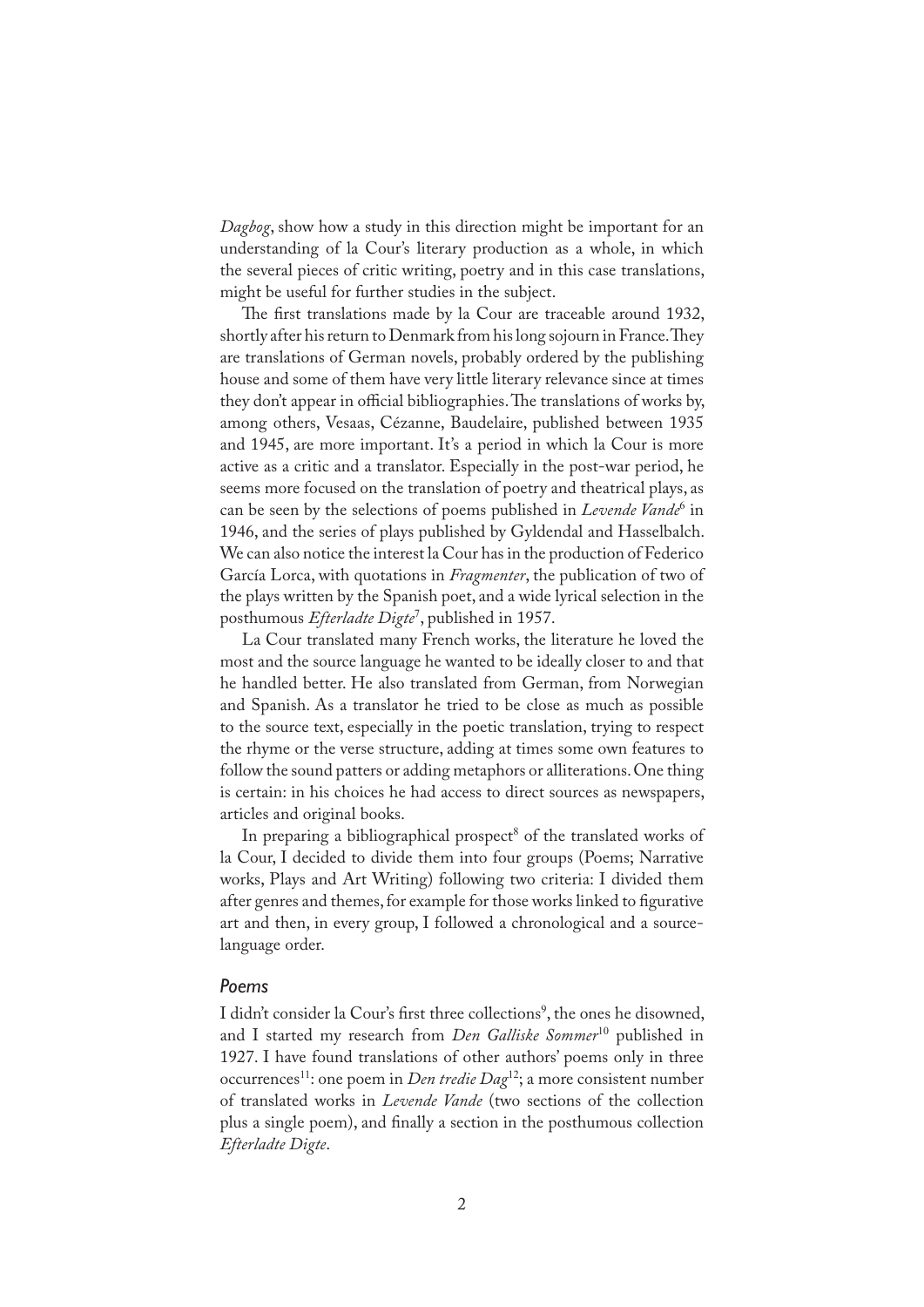*Den tredie Dag* (1928)<sup>13</sup> – In this collection la Cour translates a single poem, a romance by the poet, writer and translator Valéry Larbaud, titled "La Rue Soufflot"<sup>14</sup> with the simple Danish title of "Rue Soufflot" (DTD, 65). �e nature of Larbaud literary production and his role in uniting and merging two different traditions, as the English and the French, with his translations might suggest the nature of an ideal homage to this cosmopolitan figure of writer.

*Levende Vande* (1946) – La Cour reserves two entire sections of this collection to translations of poems of various French authors. �e third one, entitled "Seks Digte efter Paul Eluard" (LV, 89–98) is entirely dedicated to the poet Paul Éluard. The poems presented are various excerpts, at times in the form of fragments, of works taken from journals and different collections. In the section we can find: "Jeg har sagt dig det", translation of "Je te l'ai dit pour les nuages"<sup>15</sup>; "Suite", after "Suite  $[2]$ "<sup>16</sup>; "Deres altid rene Øjne", known for the numerous musical renditions, after "Leurs yeux toujours purs"17; "Mine Timer (Fragment)", which presents the first stanza of "Mes heures"<sup>18</sup>; "Hvor er du...", after "Où est-tu me vois-tu m'entends-tu"<sup>19</sup> and finally "Rolig Hjerte"<sup>20</sup>, a fragment which was difficult to identify.

In the last section (LV, 133–153), la Cour chooses poems which are strongly connected to the war and the post-war period, with the themes of resistance, liberty and liberation. Éluard is still present with maybe one of the most important translations of the collection, i.e. the one titled by la Cour "En eneste Tanke", after the most famous poem of the time, "Liberté" published in *Poésie et Vérité* of 1942<sup>21</sup>. Other translated poems are: one poem by Jules Supervielle<sup>22</sup>, three by Louis Aragon<sup>23</sup>, one by André Frénaud<sup>24</sup> and one by Max Jacob<sup>25</sup>. There is one exception between these sections united by themes or author, being the translation from German of "Die öffentlige Verlemder"<sup>26</sup> (translated as "De offentlige Bagvaskere"<sup>27</sup>) written by the Swiss poet Gottfried Keller.

*Efterladte Digte* (1957) – La Cour wanted his own posthumous collection to present a choice of translated poems of other authors. The section (ED, 60–88) where these translations are published, delineates the readings and the interests of the late years of his life, with some favourites (as Éluard and Supervielle) and a wider selection of different lyrics from authors like T.S. Eliot or René Char, and some poems mentioned for the first time or translated in *Fragmenter* itself. Notable is the wide selection of works by Federico García Lorca. In detail la Cour translates: two short poems of the Swedish poet Karin Boye, in particular "I Bevægelse"<sup>28</sup>, translation of "I rörelse"<sup>29</sup> and "Hvor kan jeg sige –"<sup>30</sup> from "Hur kan jag säga…"<sup>31</sup>; from the English poet T.S. Eliot,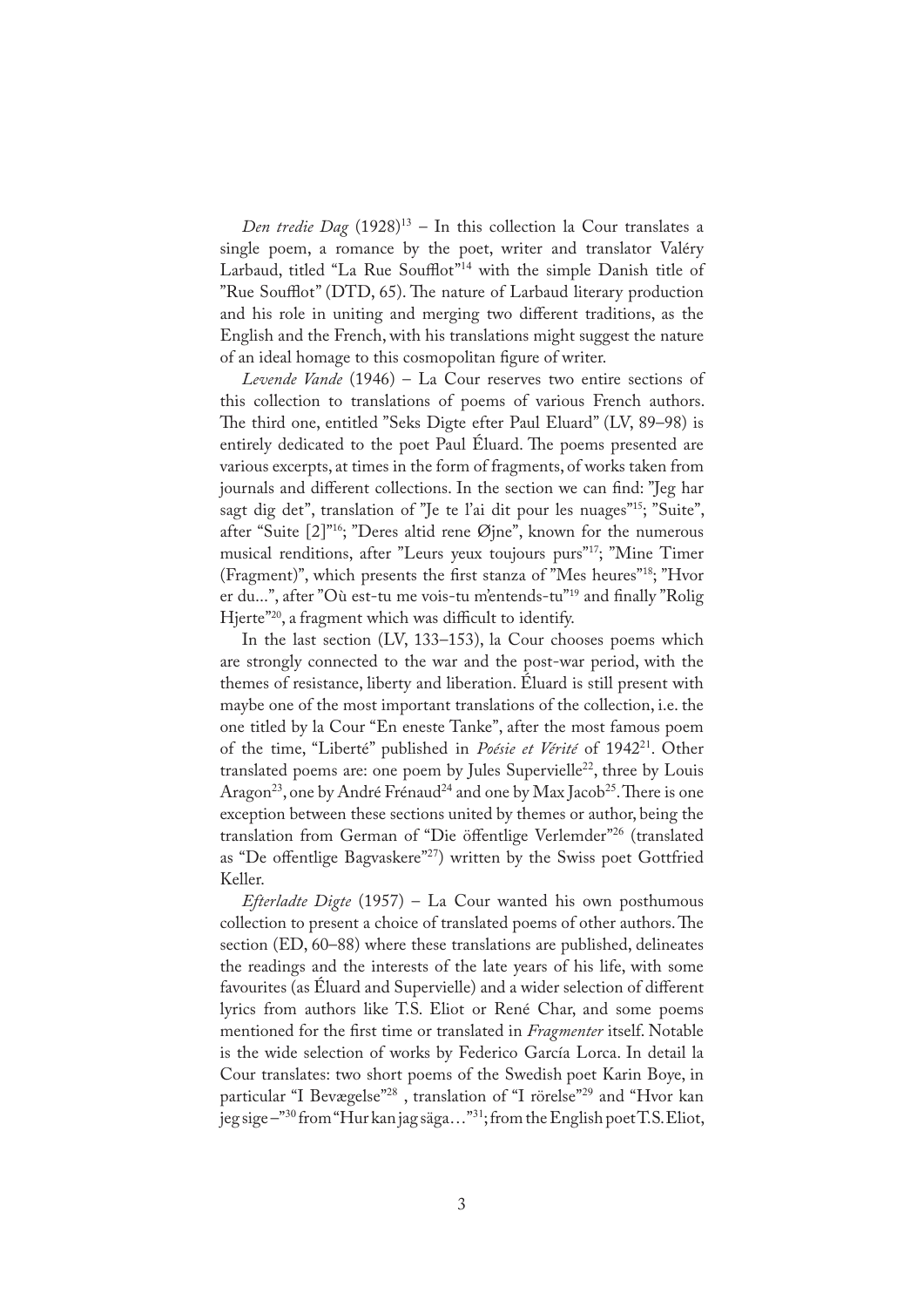"Marine"<sup>32</sup> of 1930; a long piece by Pierre Jean Jouve<sup>33</sup>; as mentioned again. Paul Éluard with a short fragment entitled "Bagved mig"<sup>34</sup> taken from "L'universe-solitude"<sup>35</sup> already published in "Heretica" and in the book edition of *Fragmenter*, and one poem closer to the remembrances of the war: "Mod"<sup>36</sup>, the call to resistance and proud demonstration of courage by the city of Paris against the Nazist Occupation. Again from French poets, la Cour presents three pieces: one by René Char, "Post-Scriptum"<sup>37</sup>, and two by Jules Supervielle<sup>38</sup>. The number of translations after Federico García Lorca is considerably large. Following the edition, the works by Lorca translated are: "Firbenet græder" from "El lagarto esta llorando" published in the section "Canciones para niños" of *Canciones (1921–1924)*<sup>39</sup>; "De mørke Duer" after "Casida de palomas oscuras" from *Divan del tamarit* of 1936<sup>40</sup>; two works from the section of *Canciones* entitled "Canciones Andalusas", "Oljetræ, Oljetræ" (after "Arbolé Arbolé"<sup>41</sup>) and "Rytterens Sang" (after "Cancíon de Jinete"<sup>42</sup>); "Dobbelt Digt fra Lake Edem" ("Poema doble del Lago Eden") is translated after the collection entitled *Poeta en Nueva York*<sup>43</sup> and finally one poem "Sangen om Maanen Maanen" ("Romance de la luna luna") taken from the *Romancero Gitano (1924–1927)*. 44

#### *Narrative works*

The first translations of narrative works, even if not of a great literary relevance, date back to 1932. They consists in one book for children and a historical novel, translated from German: *Monika paa Madagascar*<sup>45</sup> by Max Mezgar and and Lion Feuchtwanger's novel, *Der jüdische Krieg*<sup>46</sup>, first part of the so called "Josephus Trilogien", published with the title of *Jøden fra Rom. Historisk roman fra Romerrigets Tid* in the same year by Gyldendal. The second book for children translated from German is the only novel by Erika Mann, daughter of the famous writer Thomas Mann, published with a slight change in the main character's name, *Ole �yver over Atlanterhavet*. 47

From Norwegian, la Cour translates three novels. The most important of them is surely the one written by Tarjei Vesaas and titled *Kimen*, translated with the Danish title *Nattevagt*<sup>48</sup> and published by Gyldendal in 1944. The other two novels are, in this case chronologically, that by Arthur Omre, *Kristinus Bergman* published in two different editions with different titles<sup>49</sup> and the one written by Bjørn Rongen, *Nettenes Nat* published in 1941 as *Nætternes Nat. Roman om en Naturkatastrofe*<sup>50</sup>. From French, la Cour translates the first part of the Jean Giono's Pan trilogy, *Regain*, with the title *Gevundet Jord*<sup>51</sup> but actually the most interesting narrative work translated from French is the short tale written by Vercors (pseudonym of Jean Bruller), *Le silence de la mer*, published clandestinely under the war.<sup>52</sup>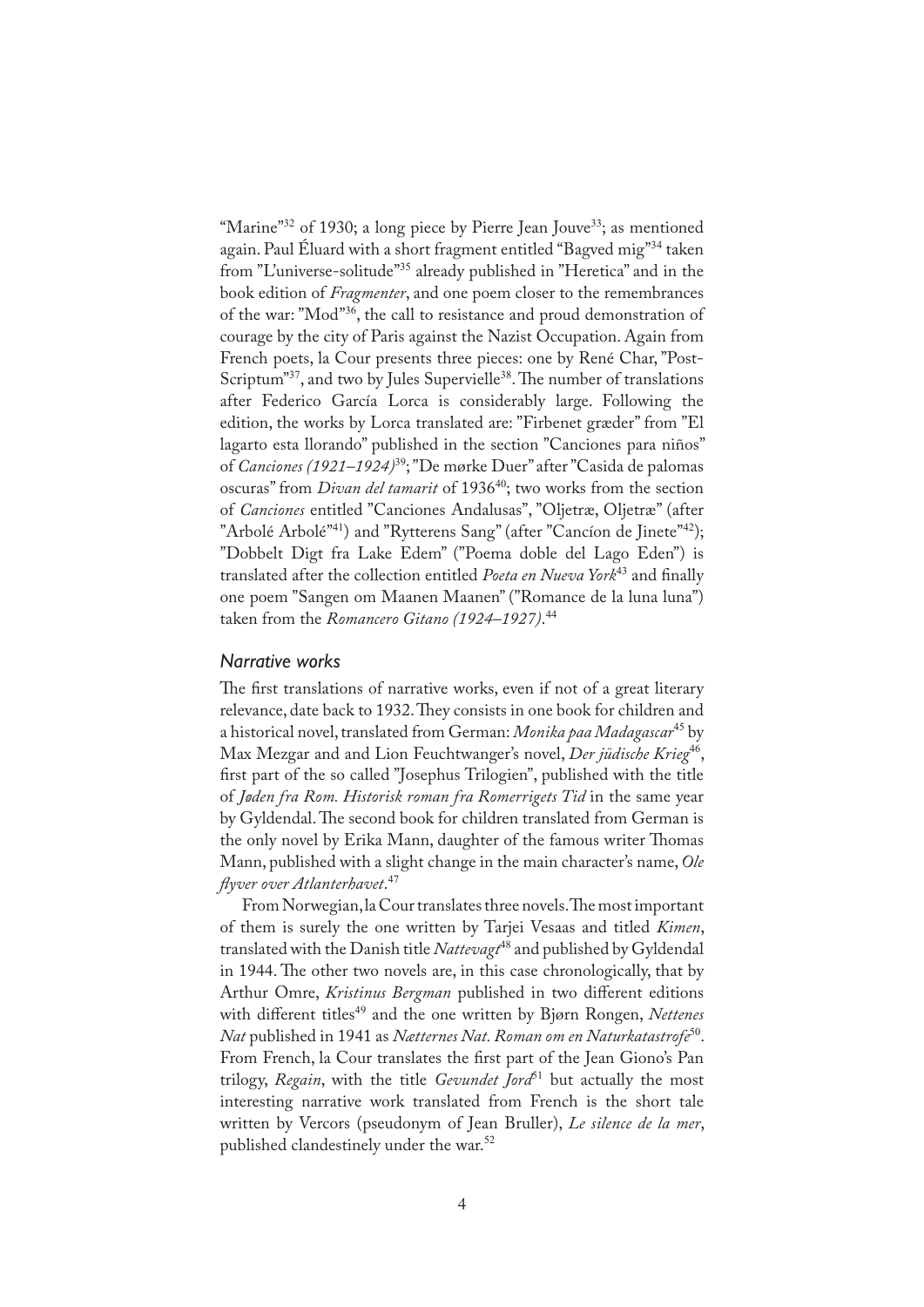### *Plays*

Paul la Cour translated also some theatre plays: only two remained unpublished<sup>53</sup> while the others were published after being staged. In particular: two plays written by Jean Anouilh, *Antigone,*<sup>54</sup> published in 1946, and *Medea<sup>55</sup>* in 1949; *Caligula* by Albert Camus, published in 1947<sup>56</sup>; Jean Giraudoux's comedy, *Apollon fra Bellac*<sup>57</sup>, published in 1948 and the two tragedies written by Federico García Lorca: *Yerma*<sup>58</sup> published in 1949 by Gyldendal and *Blodbryllup*<sup>59</sup>, a translation of *Bodas de Sangre*. 60

#### *Art writing*

This is the only section of this bibliographical record that includes different and heterogeneous literary genres. It's a section thematically held together, linked to la Cour's activity as art critic which he has always cultivated with articles and monographies.

Two works related to the French painter Paul Gaugin are the biography written by his son Pola, published in 1937<sup>61</sup>, translated from Norwegian, and the 1944 Danish edition of Gauguin's *Noa Noa*<sup>62</sup>, accompanied by a foreword written by la Cour himself. The most interesting translations of art criticism consist of three works commissioned and published by Steen Hasselbachs Forlag, in the series directed by Jacob Paludan called Hasselbalchs Kultur-Bibliotek. The first work is a selection from Paul Cézanne's epistolary<sup>63</sup>. La Cour had written about Cézanne already in an article from 1937, in the journal called "Grønningen"<sup>64</sup>. In this book la Cour, with the collaboration of the artist and teacher Georg Jacobsen, translates for the first time some letters, mainly some written to Emile Zola, to the son, to Emile Bernard and to some other young artists. In the same year of this publication, la Cour presents in two issues of the review "Aarstiderne"<sup>65</sup> a translation of some excerpts from Eugène Delacroix's diary. These draws were later to be re-edited in 1943 the Hasselbalch serie<sup>66</sup>. Finally, the most well known translation published in the series is the selection of Charles Baudelaire's art criticism published in 1945 under the title *Kunstkritik*<sup>67</sup>. The book comprises: "Om den kritiske Metode"; "Om Indbildningskraften"; "Delacroix"; "Om Farven"; "Om Landskabsmaleriet"; "Om Daumier"; "Om det moderne Livs Skønhed"; "Det moderne".

In *Fragmenter af en Dagbog* it is possible to find direct translations (passages from speci�ed poems or quotations), indirect translations (references to works or quotes left unspeci�ed), and direct quotations (verses or quotes from original works). The presence of various types of references shouldn't be surprising considered the peculiar structure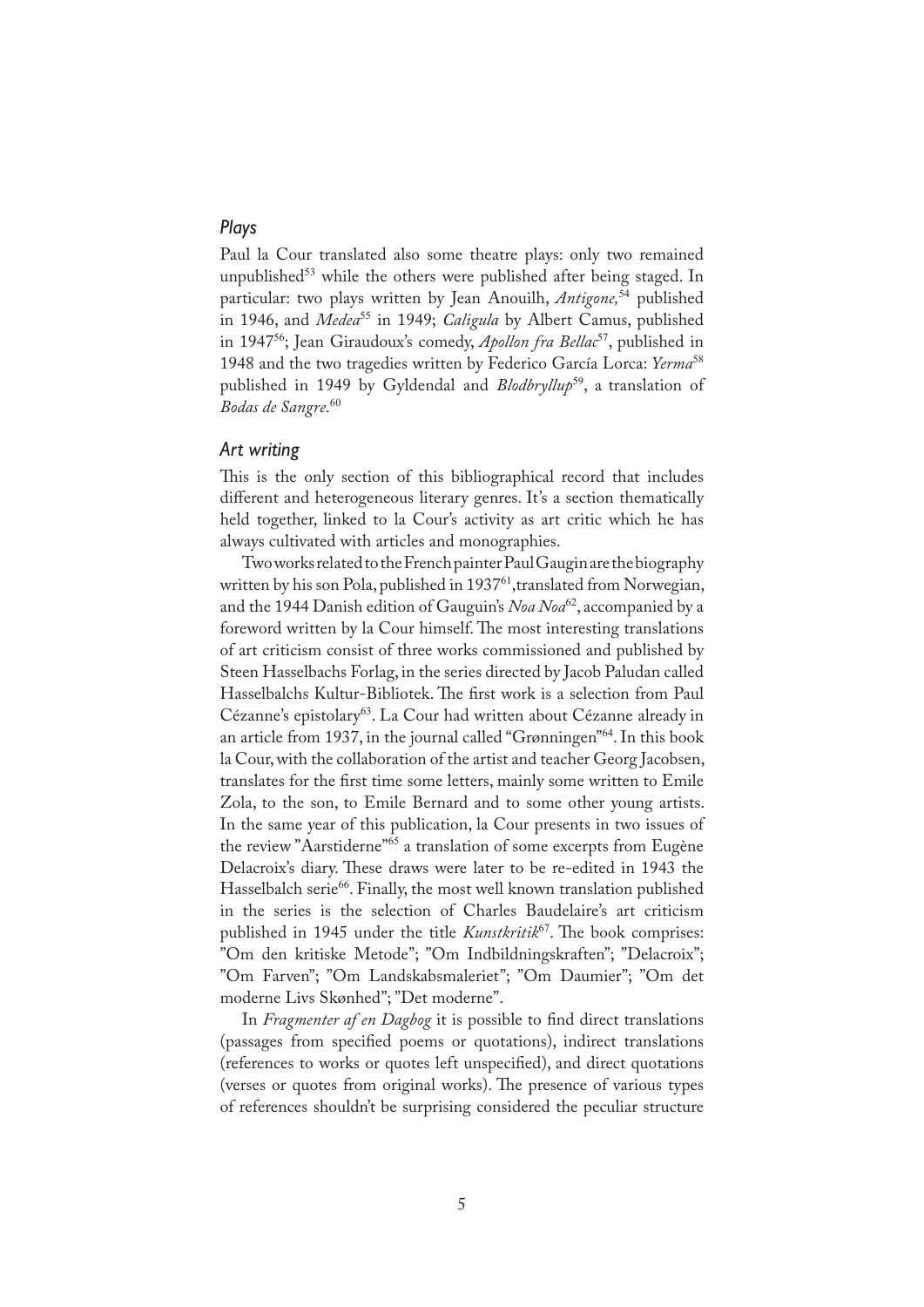of the book, with its blending of poetry, poetics and annotations. The most important to my study seemed the direct ones and the clearest examples are the translation of the poem of Paul Éluard which was included in *Efterladte Digte*<sup>68</sup>, the complete quotation of an aphorism of Revery's *Le gant de crin*<sup>69</sup>, a translation by a letter of William Blake<sup>70</sup> and the quotation of a passage from Delacroix's diaries<sup>71</sup>. Some short translations are present, mainly after the quotation of an original verse, for example after some lines of García Lorca<sup>72</sup> or Supervielle<sup>73</sup>. The indirect translations present in the text represents the main problematic issue due to the almost impossibility to trace down the original sources, which are in some cases hidden or just inserted in the text. For example that is the case with a quotation from a conference by García Lorca, *Teoria y Juego del Duede*<sup>74</sup> inserted in a "fragment" in the chapter called "Renselse".<sup>75</sup> Chronologically, *Fragmenter af en Dagbog* places itself in the middle of the most active translation period for la Cour. 1947 and 1948 are the years of the Hasselbalch translations, the works published in *Levende Vande*, and successively the translations of the plays of Lorca. The importance of these works is relevant especially for *Fragmenter*. Besides representing a clear homage and probably a sign of the roots or of the preferred choices in modern poetry, it's hard to categorize the poems translated in the anthologies as in�uential in a strict sense in la Cour's poetry. The free verse and the structure of some fragment-prose are possibly the main proofs of this in�uence but the development of la Cour as a poet seems more personal and linked to his own critical works and reflexions about art and poetry. Some of the translations have been much more important for the origin and evolution of *Fragmenter af en Dagbog*. Povl Schmidt in his monographic work *Symbol og Virkelighed* traces a series of references for the structure and ideas present in *Fragmenter*<sup>76</sup>. Besides hinting to the reading of Nietzsche, Goethe, Schmidt quotes a part of a letter sent by la Cour to Jacob Paludan in 1951 and published by the latter in 1957<sup>77</sup>. La Cour writes:

(…) to af de bind, jeg �k lov at lave for Dem: Delacroix og Baudelaire. At den grundige beskæftigelse med disse tekster som deres oversætter blev frugtbar for mig, vidner "Fragmenterne" vistnok om. Sammen med Herakleitos' Fragmenter blev de bestemmede for min egen bogs form.

This is probably the clearest exposition of a direct influence of some of the translated works in the emergence of *Fragmenter af en Dagbog*. Schmidt notices a chronological pattern between articles and theoretical works of la Cour before the composition of *Fragmenter* and the introduction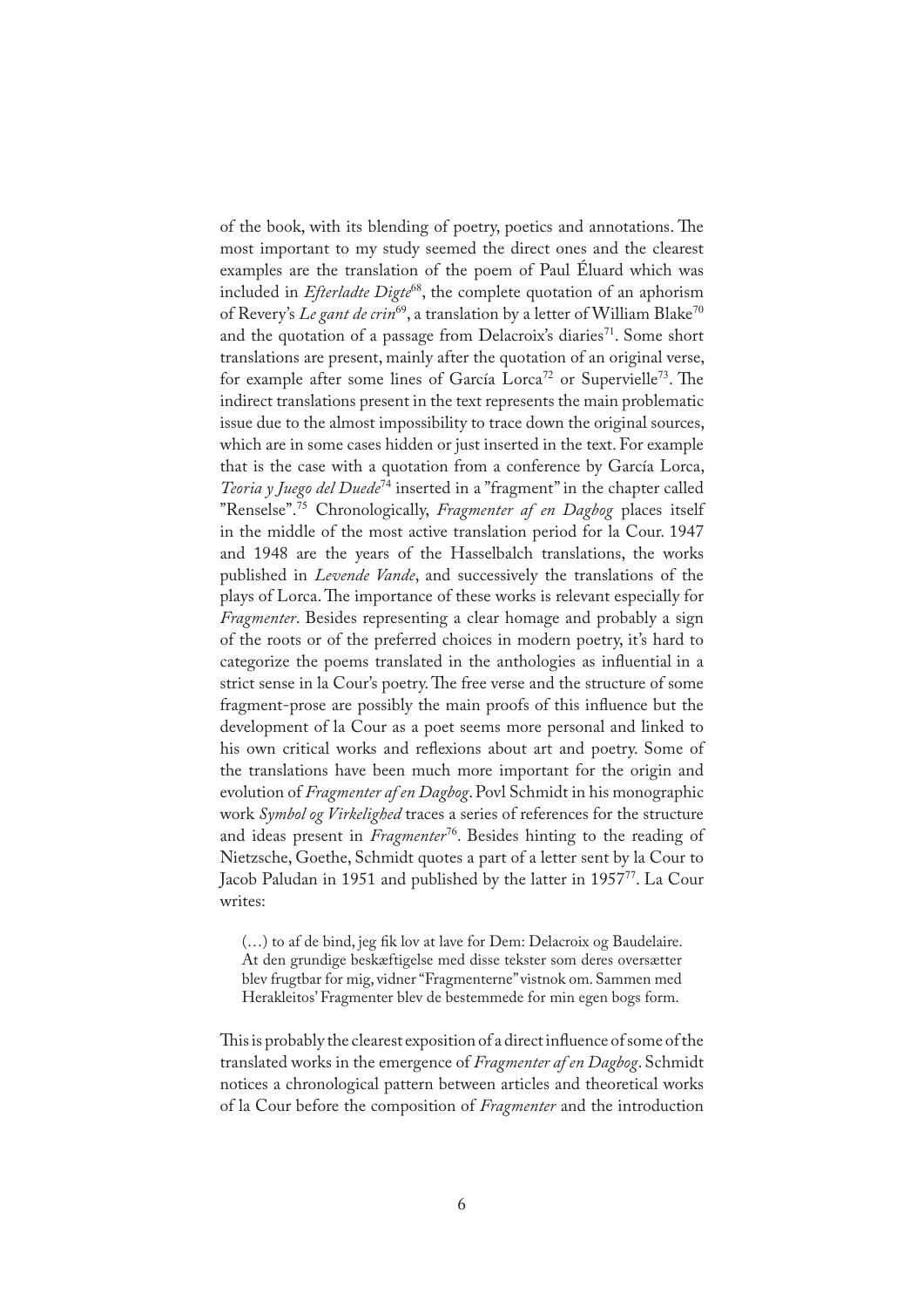to the edition of Baudelaire's *Kunstkritik* is the last work presented in the list<sup>78</sup>. Beside the in�uence on the structure of the book and on its diary form, that might also come from the reading of René Char's *Feuillets d'Hypnos*<sup>79</sup> or Reverdy's theoretical works<sup>80</sup>, it's interesting noticing a link between a passage quoted in the introduction $81$  and certain fragments<sup>82</sup>. Some of the vocabulary used by la Cour finds equivalences in some of the translations or quotations present in the book. Interesting is the use of these direct translations: they serve mainly to explain or deepen some concept developed in the text.

On a more general level, the importance of la Cour's translation has many facets. From a philological point of view, they show, especially considering the translated poems the varied and shifting readings and influences. The ones translated in *Levende Vande*, are a homage to the poetry of Paul Éluard, with versions taken at times from the collections of the French poet**,** at times from �rst hand material as reviews and journals. Then the choice of the last section is interesting, with poems linked in one way or another to the experience of the Second World War, a theme that can be traced in many choices in the translated works, from Vercors and Jean Anouilh in the French literary milieu and Vesaas in the Nordic one. The ones published in *Efterladte Digte* attest the wide and European interests of la Cour in searching a pure and modernist poetry. Some of the poems selected to this collection are close to the very concept of Poetry, which la Cour depicts in *Fragmenter*. In the case of Garçia Lorca, with the large selection of works and quotes, la Cour must have found an ideal of poetry, with its simplicity and severity, which came close to the ideal he wished for his own poetry. Besides the poems and the plays, la Cour shows his knowledge of other works of the Spanish poet, especially in *Fragmenter* of the conferences on Góngora<sup>83</sup> and on the "duende" <sup>84</sup> and moreover of the correspondence and letters<sup>85</sup>.

What emerges from the analysis of the translations and of the nature of the source works selected by la Cour, is surely a close relationship with his literary production, may it be poetic or theoretical. The important fact is that the image of this production is the one of a cohesive whole in which concepts and themes are intertwined in different genres and forms, may they be articles, monographies or translations. In particular the translations seem to represent an important side of his works, combining the research of outer models and the creating of an already mature artistic and theoretical thought. The study and analysis of them, besides the use of language, is essential from a philological point of view, enabling us to trace lines of contacts and relationship between la Cour and the Scandinavian and European literature.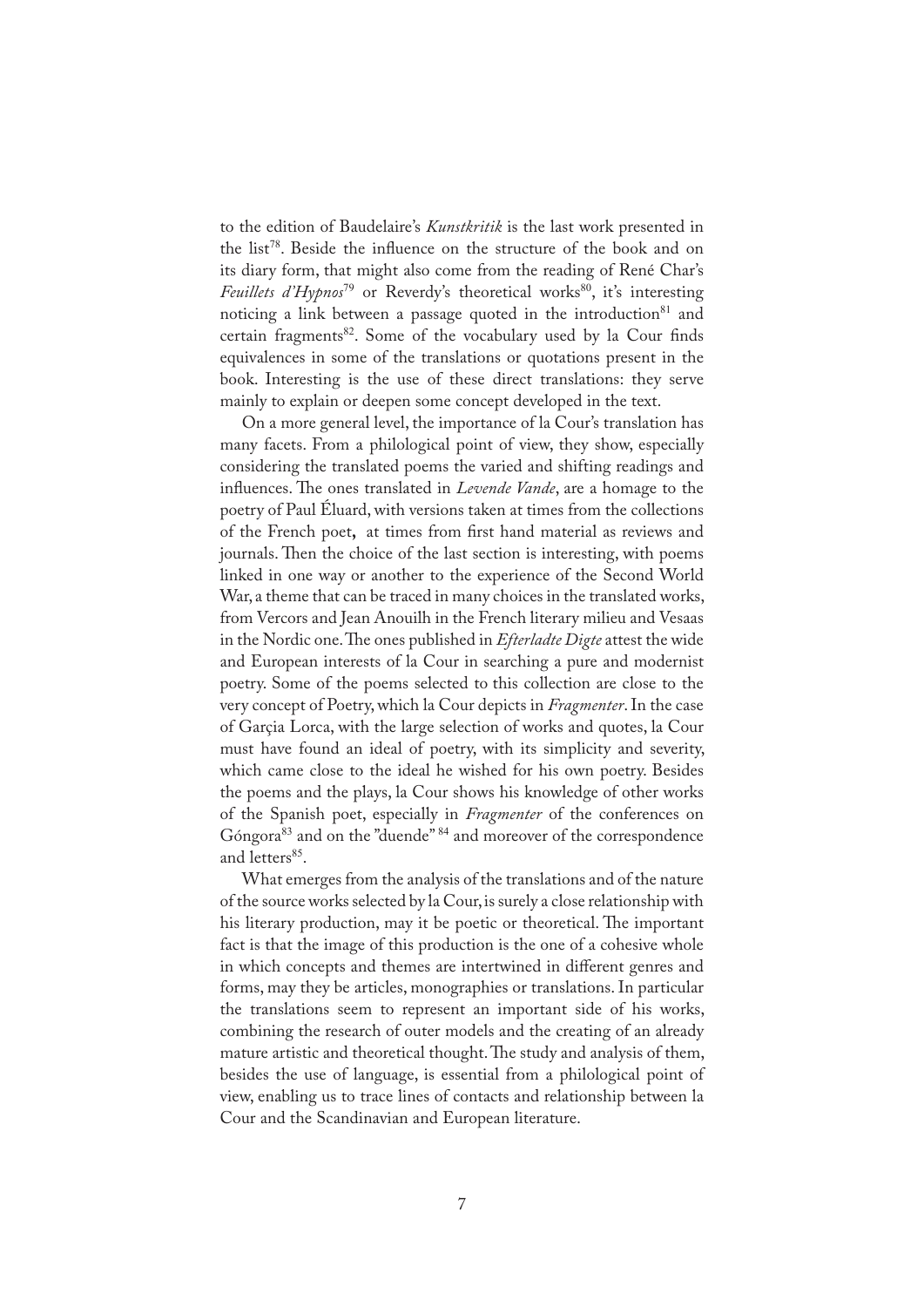#### Noter

<sup>1</sup> Thorkild Bjørnvig, "Paul la Cours Lyrik og Tænkning", *Heretica*, 4, 1, København, Wivels Forlag, 1951, pp. 11–41.

2 Ibidem., p. 12.

3 Paul la Cour, *Fragmenter af en Dagbog*, (1948), København, Gyldendal, 1993.

<sup>4</sup> Thorkild Bjørnvig, "Paul la Cour", *Digtere*, København, Gyldendal, p. 119.

5 Eric Lindegren, Ilmar Laaban (ed.), *19 moderna franska poeter*, Stockholm, Bonnier, 1948.

6 Paul la Cour, *Levende Vande*, København, Gyldendal, 1946.

7 Id., *Efterladte Digte*, København, Gyldendal, 1957.

8 Main references: *Dansk skønlitterært Forfatterleksikon 1900–1950, A-Ø*, S.Dahl, L.Bramsen, M.Haugsted, P.Engelstoft (ed.), København, Grønholt Pedersens forlag, 1959–1964; Povl Schimdt, *Symbol og Virkelighed*, København, Gyldendal, 1963 and Id., *Paul la Cour*, København, Munksgaard, 1971.

9 Paul la Cour, *Dagens Alter*, København, Levin & Munksgaard, 1922 (as Poul la Cour); Id., *Arkadisk Morgen. Digte*, København, Dagens Forlag (as Poul Arvid la Cour), og Id. *Matisse-Bogen. Omslagsvignet og Tegninger efter Henri Matisse*, København, Woel (as Poul Arvid la Cour).

<sup>10</sup> Paul la Cour, *Den Galliske Sommer*, København, Gyldendal, 1927.

<sup>11</sup> The first four verses of the poem "Asked" (published in Paul La Cour, *Mellem Bark of Ved*, København, Gyldendal, 1950, p. 34) might not be cited here, being specified clearly by la Cour their nature of "quote" and not of actual translation. They are the first four verses of the poem "Romance Somnámbulo" by Federico García Lorca in Id., *Obras Completas*, (1942) G. de Torre (ed.), vol.4, Buenos Aires, Editorial Losada s.a., 1952, pp. 18–21.

<sup>12</sup> Paul la Cour, *Den tredie Dag*, København, Gyldendal, 1928.

<sup>13</sup> La Cour, 1928, p. 65.

<sup>14</sup> Published in 1922, then in Valéry Larbaud, *Jaune Bleu Blanc*, in Id. *Œuvres*, G. Jean-Aubry, R. Mallet (ed.), Paris, Gallimard, Bibliothèque de la Pléiade, 1958, p. 976.

<sup>15</sup> La Cour, 1946, p. 89; Published for the first time in the literary journal "Chantiers", 1928, apr., n.4, p. 5; then in "Premièrement", Paul Éluard, *L'amour la poésie*, 1929, in Id., *Œuvres complètes*, vol.1, M. Dumas og L. Scheler (ed.), Paris, Gallimard, Bibliothèque de la Pléiade, 1968, pp. 230–231

<sup>16</sup> La Cour, 1946, p. 90 ; Paul Éluard, *Répétitions*, 1922, in Id., 1968, p.106.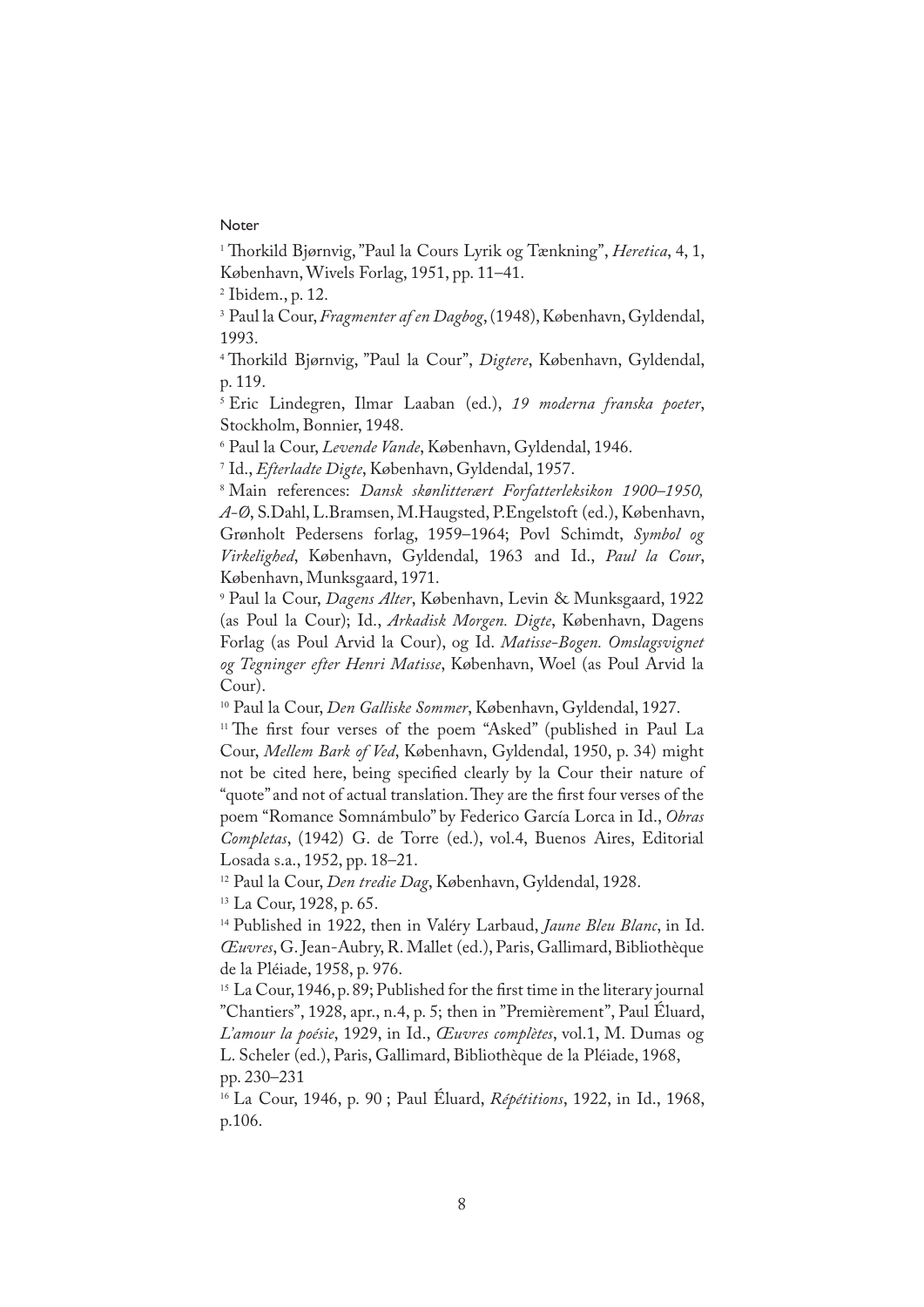<sup>17</sup> La Cour, 1946, pp. 91–92; Paul Éluard, *Capitale de la douleur*, (1926), in Id., 1968, p.186–187.

<sup>18</sup> La Cour, 1946, p. 93; Paul Éluard, *Le livre ouvert II. 1939–1941*, 1942, in Id., 1968, p.1078.

<sup>19</sup> La Cour, 1946, pp. 94–96; published for the first time in the literary journal "Europe", 1939, n. 200, p. 565–568, then titled as "IV" and published in Paul Éluard, *Médieuses*, 1939, in Id., 1968, p.897

<sup>20</sup> La Cour, 1946, p. 97–98 and Éluard, 1968.

<sup>21</sup> La Cour, 1946., pp. 133–138; published as *Une seule penseé* in the literary journals "Fontaine"; "La France libre" and "Revue du monde libre". Paul Éluard, *Poésie et vérité*, 1942, in Id., 1968, p. 1005–1007

<sup>22</sup> La Cour, 1946, p. 139, "Den smule…", fragment which hasn't been identified at the moment, in Jules Supervielle, *Œuvres poétiques complete*, M.Collot (ed.), Paris, Gallimard, Bibliothèque de la Pléiade,1996

<sup>23</sup> La Cour, 1946, "Syrener og Roser*"*, pp.140–142; "Natten i Dunkerque", pp. 143–146; "Fri Zone", pp. 147–48 – and the French bibliographical sources – "Les lillas et les roses", from Louis Aragon, "Le Crève-cœur", 1946, in Id., *Le Crève-cœur, Le Nouveau Crève-cœur*, Collection Poésie, Paris, Gallimard, 1980, pp. 40–41; *La nuit de Dunkerque*, in Id., *Les yeux d'Elsa,* Paris, Grands Écrivains, 1984; *Zone Libre*, in Id., 1980, pp. 52–53.

 $24$  La Cour, 1946, pp. 149–152, "De vise Mænd fra Østerland", after André Frénaud, *Les roi-mages*, 1943,Paris, Gallimard, 1977.

<sup>25</sup> La Cour, 1946, p. 153, Max Jacob, "Næstekærlighed", original bibliographical source to be found.

<sup>26</sup> Gottfried Keller, *Gottfried Kellers Werke, Vol. 8, Gedicthe. Der Apotheker von Chamonix*, G.Steiner (ed.), Basel, Birkhäuser, 1921–1925, pp. 210–211

<sup>27</sup> Paul La Cour, *Levende Vande*, 1946, København, Gyldendal, 1966, pp. 92–94

28 Ibidem, p. 61, quoted in La Cour, 1993, p. 166.

<sup>29</sup> Karin Boye, *Härdarna*, in Id., *Dikter*, Stockholm, Bonnier, 1947, p. 149.

<sup>30</sup> La Cour, 1957, p. 62.

<sup>31</sup> Karin Boye, *D*e *sju dödssynderna och andra efterlämnade dikter*, 1941, in Id., *Dikter*, 1947, p. 260.

<sup>32</sup> La Cour, 1957, pp. 63–64, from T.S.Eliot, "Marine 1930", in "Ariel Poems" section in Id., *�e Complete poems and plays*, London, Faber and Faber, 1969, pp. 109–110.

<sup>33</sup> "Prøv paa at huske", La Cour, 1957, pp. 65–70, Pierre Jean Jouve, *Œuvre*, ( J.Starobinkski), Paris, Mercure de France, 1987.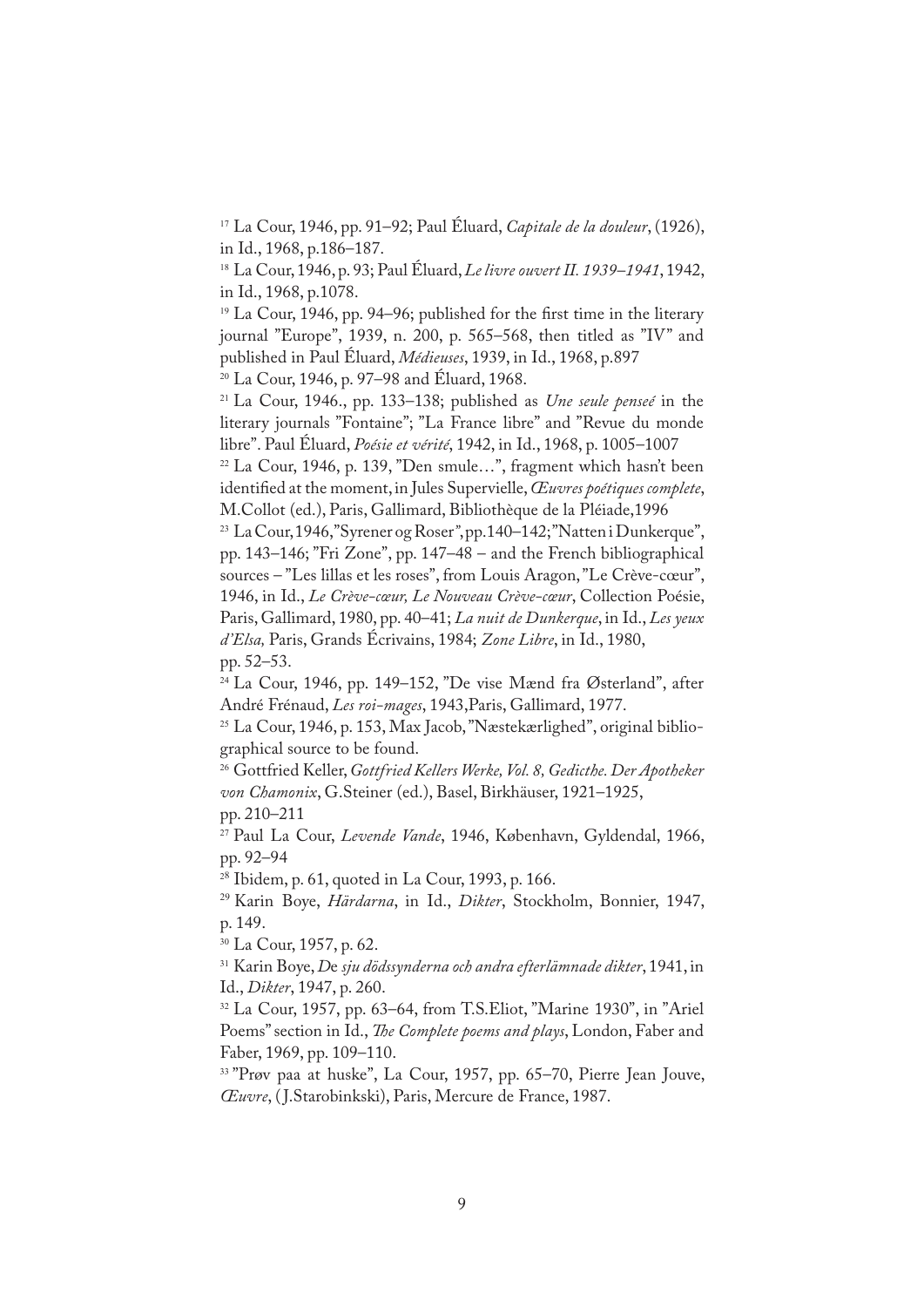34 La Cour, 1957, p. 71, already in Id. "Fragmenter af en Dagbog II", *Heretica*, I, 2, p. 118 and la Cour, 1993, p.43.

<sup>35</sup> Paul Éluard, "15" in "L'universe-solitude", *À Toute Épreuve* 1930, in Id.,1968, p. 297.

<sup>36</sup> La Cour, 1957, pp. 72–73, after Paul Éluard, "Courage", in *Les armes de la douleur* 1944, Id., *Œuvres complètes*, 1968, pp.1230–31.

<sup>37</sup> La Cour, 1957, p. 74, after René Char, "Post-Scriptum", in *Seuls demeurent*, 1938–1944, Id., *Œuvres complètes*, J.Roudaut (ed.), Paris, Gallimard, Bibliothèque de la Pléiade, 1983, p. 154.

<sup>38</sup> "Til Bernal" and "Uden os", La Cour, 1957, pp. 75–76 and

pp. 77–78, after one unknown fragment the latter and Jules Supervielle, "À Bernal", in *Hommages*, in Id.,1996, pp. 459–60.

<sup>39</sup> La Cour, 1957, p. 79; Federico García Lorca, *Obras Completas, Vol. II, Libro de Poemas, Primeras Canciones, Canciones, Seis Poemas Galegos*; G. de Torre (ed.), Buenos Aires, Editorial Losada s.a. 1951,

pp. 167–168.

<sup>40</sup> La Cour, 1957, p. 80; Federico García Lorca, *Obras Completas, Vol.IV, Romancero Gitano, Poema del Cante Jondo, Llanto por Ignacio, Sánchez Mejías, Diván del Tamarit, Poemas Póstumos*; G. de Torre (ed.), Buenos Aires, Editorial Losada s.a. 1956, p. 180.

<sup>41</sup> La Cour, 1957, p. 81–2; García Lorca, 1951, pp. 174–75.

<sup>42</sup> La Cour, 1957, p. 85; García Lorca, 1951, pp. 170–71.

<sup>43</sup> La Cour, 1957, pp. 86-88; García Lorca, *Obras Completas, Vol.VII; Poeta en Nueva York, Conferencias, Prosas Varias*, G. de Torre (ed.); Buenos Aires; Editorial Losada s.a. 1952 , pp. 43–44.

<sup>44</sup> La Cour, 1957, pp. 83-4; García Lorca, 1956, pp. 11–12.

<sup>45</sup> Published in 1932 by Gyldendal, translation after Max Mezger, *Monika fährt nach Madagaskar*, Berlin, Deutsche Buch-Gemeinschaft g.m.b.h, 1931.

<sup>46</sup> Lion Feuchtwanger, *Der jüdische Krieg*, Berlin, 32.

<sup>47</sup> Published in 1934 by Gyldendal after Erika Mann, *Stoffel �iegt übers Meer*, Stuttgart, Verlag Levy & Müller, 1932.

<sup>48</sup> Tarjei Vesaas, *Kimen*, Oslo, Gyldendal Norsk Forlag, 1940; Id., *Nattevagt*, København, Gyldendal, 1944.

<sup>49</sup> Arthur Omre, *Kristinius Bergman*, Oslo, Gyldendal Norsk Forlag, 1938; The novel was published a first time in 1939 under the title of *Eristinius Bergman* by Gyldendal, and for the second time in 1955 by Fremad with title *Ukendt mand* in 1955.

<sup>50</sup> Bjørn Rongen, *Nettenes natt*, Oslo, Gyldendal Norsk Forlag, 1940; Id., *Nætternes Nat. Roman om en Naturkatastrofe*, København, Gyldendal, 1941.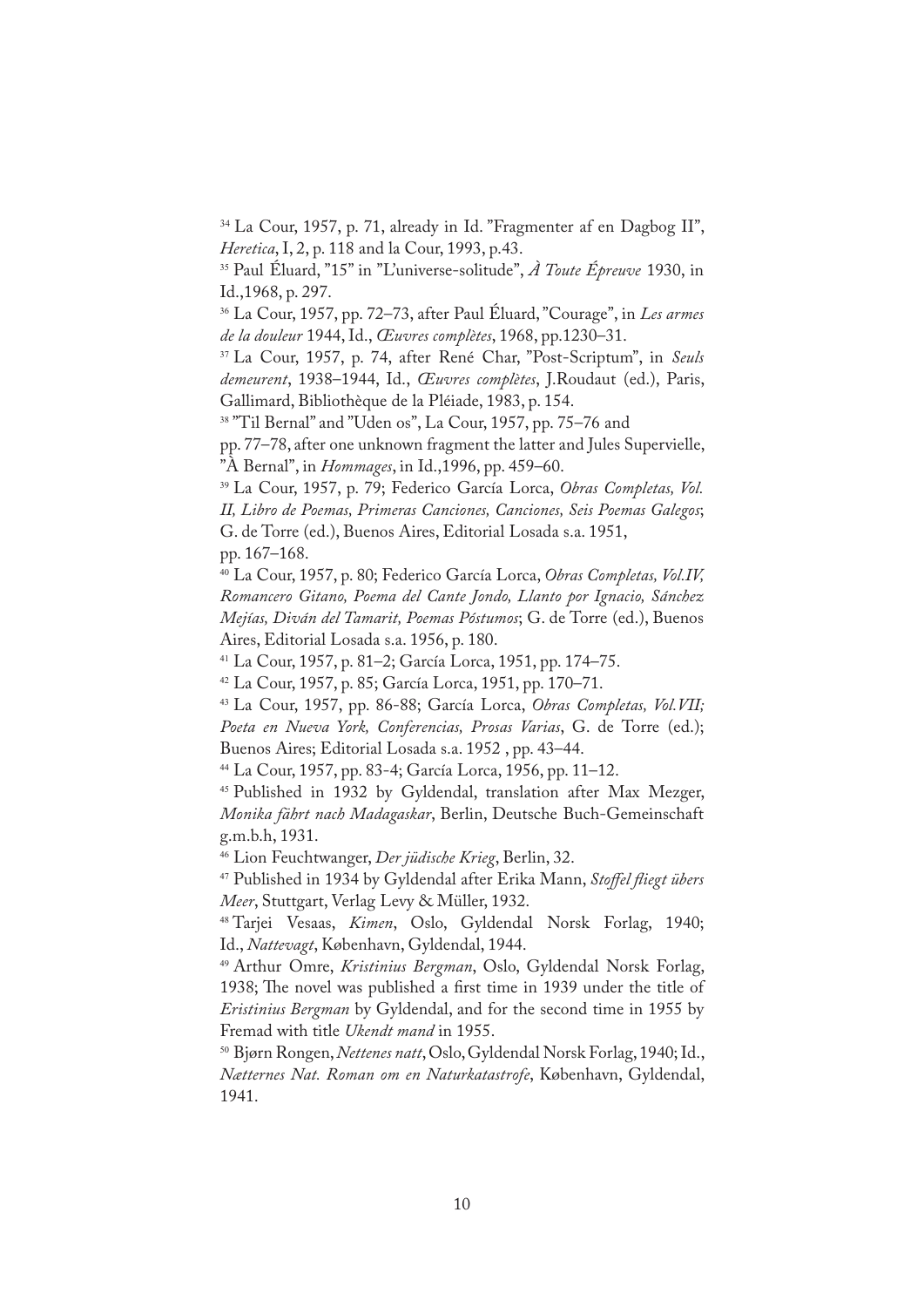<sup>51</sup> Jean Giono, *Regain*, Paris, Grasset, 1930; Id., *Gevundet Jord*, København, Gyldendal, 1945.

<sup>52</sup> Vercors, *Le silence de la mer*, Paris, Éditions de Minuit, 1942 ;

Id., *Havets Stilhed*, København, Thaning & Appel, 1946.

<sup>53</sup> The staged translations that weren't published are: Jean Anouilh, *Rejsende uden Bagage*, 9January 1948, Allé-Scenen, after *Le voyageur sans bagage* (1937); Anton Chekhov, *Tre Søstre*, 28 January 1949, Riddersalen, after *�ree Sisters* (1900); Jean Anouilh's *Leocadia*, 10 October 1949, Det Kongelige Teatret, after the homonymous play of 1940. Here follows a list of the premieres of the other plays in chronological order: Jean Anouilh, *Antigone*, 20 August 1946, Allé-Scenen; Albert Camus, *Caligola*, 7 November 1947, Riddensalen; Jean Girandoux, *Apollon fra Bellac*, 4 April 1948, Det Kongelige Teatret; Jean Anouilh, *Medea*, 31 August 1948, Riddersalen; Federico García Lorca, *Yerma*, 26 August 1949.

<sup>54</sup> Jean Anouilh, *Antigone. Tragedie*, København, Gyldendal, 1946, after the original French publishing of 1943.

<sup>55</sup> Id., *Medea, Skuespil i et Akt*, København, Gyldendal, 1948, after the original French publishing of 1947.

<sup>56</sup> Albert Camus, *Caligola,Skuespil i �re Act*, København, Gyldendal, 1947, after the version of the play published in 1941.

<sup>57</sup> Jean Giraudoux, *Apollon fra Bellac*, *Skuespil i et Act*, København, Gyldendal, 1948, after Id., *L'Apollon de Bellac : Pièce en un acte*, Paris, Grasset, 1947.

<sup>58</sup> Federico García Lorca, *Yerma*, *Tragisk Digt i tre Akter og seks Billeder*, København, Gyldendal, 1949, after the text published in Id., *Obras Completas*, 1942, Vol.3, G. de Torre (ed.), Buenos Aires, Editorial Losada s.a., 1952.

<sup>59</sup> Id., *Blodbryllup, Tragedie i 3 akter og 7 billeder*, København, Hasselbalch, Hasselbalchs Kultur-Bibliotek ; n.105, 1951.

<sup>60</sup> Id,. *Bodas de Sangre, Poema trágico en tres actos y siete cuadros*, in Id., Obras Completas, 1942, vol.1, G.de Torre (ed), Buenos Aires, Editorial Losada s.a., 1952.

<sup>61</sup> Pola Gauguin, *Paul Gauguin*, Oslo, Gyldendalske Boghandler/ Norsk Forlag, 1937, danish translation Id., *Paul Gauguin*, København, Gyldendal, 1937.

<sup>62</sup> Paul Gauguin, *Noa Noa (1893-1894)*, 1901, Paris, Les Éditions G.Crès et C., 1924. Danish edition: Id., *Noa Noa*, 1943, København, Gyldendal, 1960 (the introduction of Paul la Cour is not present in the later edition).

<sup>63</sup> Paul Cézanne, *Breve*, København, Hasselbalch, Hasselbalchs Kultur-Bibliotek; n.21, 1942.